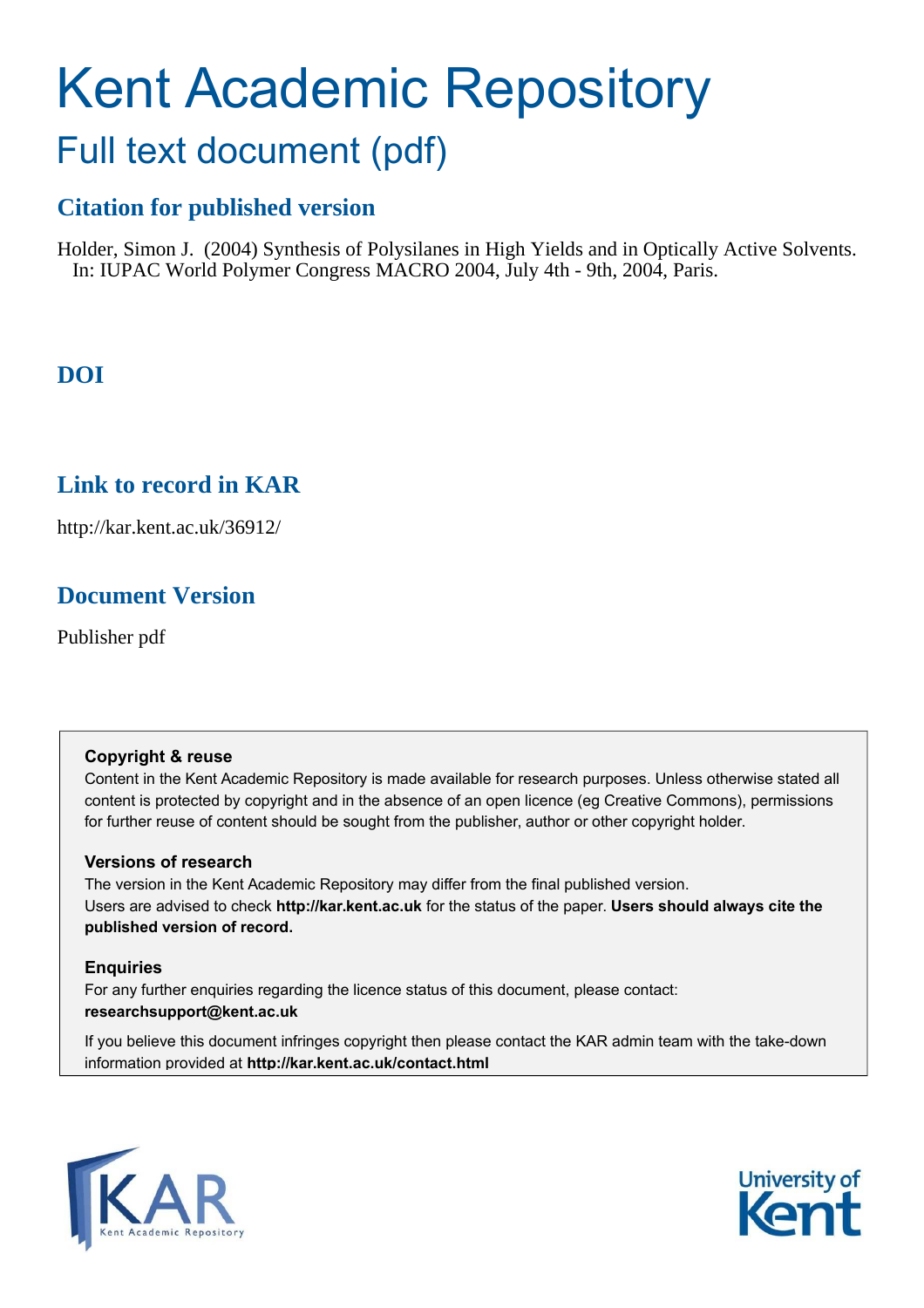## **Synthesis of Polysilanes in High Yields and in Optically Active Solvents**

*Mariliz Achilleos, Simon. J. Holder, Richard. G. Jones*

Functional Materials Group, School of Physical Sciences, University of Kent, Canterbury, Kent, CT2 7NH, United Kingdom

#### **1. Introduction**

Polysilanes (Figure 1) are linear chain polymers whose backbones are made entirely from silicon atoms. The  $R_1$  and  $R_2$  groups attached to the silicon are usually aryl or alkyl. The unusual feature that the polysilane structure has is that the uninterrupted run of silicon atoms can facilitate significant delocalisation along the silicon framework (σ-conjugation). As a result, these materials have several potential applications such as preceramic precursors, photoconductors, photoinitiators in vinyl polymerisations, photoresists and more recently as non linear optical materials  $<sup>1</sup>$ .</sup>



Figure 1: Structure of polysilanes

#### **2. Experimental Section**

**Materials**: THF was dried over MgSO<sub>4</sub> for at least 24 hours and then dried over sodium wire for at least 24 hours before distillation over sodium wire and benzophenone under nitrogen immediately prior to use. Dichloromethyl-*n*-hexylsilane (Gelest) dichlorodi-*n*-hexylsilane (Fluorochem) and dichloromethylpropylsilane (Fluorochem) were distilled under reduced pressure and stored at 4ºC under nitrogen. Methanol (99.99% Fisher) was used as received. Sodium (Lancaster, 99%) was stored under paraffin oil and before use it was cut and washed under freshly distilled toluene. Sodium dispersions were prepared immediately prior to use by heating the freshly cut metal in distilled toluene under reflux before dispersing it into fine sand through the use of homogeniser (Ultra Turax T8, homogeniser, IKA Labortechnik). The toluene was removed under vacuum. All glassware was flamed dried under vacuum prior to use.

**Synthesis of Poly(methyl-n-hexylsilane):**A typical PHMS synthesis is as follows. To a two-necked round bottom flask (250 ml) equipped with an egg-shaped PTFE stirring bar and a condenser, freshly cut sodium metal (2.4 g, 0.1 mol) was added under a nitrogen atmosphere using Schlenk-line techniques. The sodium was transformed to a fine dispersion as outlined above. To the sodium dispersion, THF (60 ml) followed dichloro-*n*-hexylmethylsilane (9.93 g, 0.05 mol) were added via a syringe. The reaction was then stirred rapidly at room temperature for 22 hours. Termination was achieved by the slow addition of methanol followed by the addition of excess methanol (>100 ml). After quenching the reaction, methanol was removed and water (100 ml) was added to dissolve NaCl. The polymer was then dissolved in either toluene (dichloromethane for experiment 1) (excess) and after rapid stirring the mixture was placed in a separating funnel. After rapid shaking, the two layers were separated. The solvent layer was kept and water was washed 3-4 times with the organic solvent, to remove any polymer traces left in the water. The solution was dried for 2 hours under magnesium sulphate, filtered and the solvent removed under vacuum. Further purification (to remove Fraction I and isolate the pure linear product) was achieved by repeated precipitations by slowly adding a THF solution of the crude polymer dropwise to rapidly stirred isopropanol( 40 ml) two times.

**Synthesis of Poly(di-n-hexylsilane):** Same method was used as above.

Analyses. NMR spectra were recorded in CDCl<sub>3</sub> at 30°C with a JEOL GX-270 spectrometer. UV-vis spectra were recorded in THF (1.2 x 10<sup>-</sup>  $4 \text{mol}$  Si-unit dm<sup>-3</sup> for PHMS,  $9.5 \times 10^{-5}$  mol Si-unit dm<sup>-3</sup> for PDHS) solutions on a Heλios β Unicam UV Spectrometer. IR spectra were recorded in solid as a thin film with a Avatar 360 FT- IR. The molecular weights and polydispersity values were measured using equipment supplied by Polymer Laboratories Ltd. All measurements were carried out at 400C using two 300 x 7.5 mm Plgel µm Mixed-C

columns equipped with a LC 1120 HPLC pump and a Shodex RI-101 refractive index detector. The instrumentation was calibrated using polystyrene standards supplied from Polymer laboratories Ltd.

#### **3. High Yield Synthesis of Polydialkylsilanes**

Under standard Wurtz reductive coupling conditions (Na in refluxing toluene) (Scheme 1) the maximum crude yield reported of poly(nhexylmethylsilane) obtained to date has been 15% and the maximum crude yield of poly(di-n-hexylsilane) was  $37\%$  by Miller et al  $^2$ . In 1998 Jones and co-workers demonstrated that polymethylphenylsilane can be synthesised in high crude yields of 80% using the Wurtz reductive polymerisation in THF at room temperature. In this presentation we will demonstrate the generality of the room temperature polymerisation of these two representative polymers that gave crude yields >  $60\%$  and isolated yields >  $50\%$ <sup>3</sup> .

n Cl 
$$
\frac{R_1}{S_1}
$$
  
\nR<sub>2</sub> Cl + 2n Na  $\xrightarrow{Toluene}$   
\n110<sup>0</sup>C  
\nScheme 1  
\n  
\n110<sup>0</sup>C  
\n  
\n $R_1$   
\n $R_2$   
\n $m$   
\n2n NaCl

The table below show the crude and isolated yield of these two polymers and polypropylmethylsilane (PMPrS) as well as the molecular weights and polydispersities.

Table 1: Yields and molecular weight characteristics of polysilanes

| Polymer     | Crude<br>polymer<br>$(\%)$ | <b>Isolated</b><br>polymer<br>$(\%)$ | Mw    | Mn    | PD  |
|-------------|----------------------------|--------------------------------------|-------|-------|-----|
| <b>PHMS</b> | 82                         | 61                                   | 20000 | 31500 | 1.6 |
| <b>PHMS</b> | 67                         | 52                                   | 8700  | 17700 | 2.0 |
| <b>PDHS</b> | 84                         | 58                                   | 48900 | 60500 | 1.4 |
| <b>PDHS</b> | 65                         | 53                                   | 17200 | 42000 | 2.5 |
|             |                            |                                      |       |       |     |

The effect of the monomer concentration was also investigated. Surprising a few studies have been reported in order to determine the role of monomer concentration on the Wurtz reductive polymerisation. We conducted experiments at three different monomer concentrations and we concluded that the monomer concentration does dramatically affect the molecular weights as well as the yields of the polymers and at higher concentration higher yields and molecular weights were achieved.



Figure 3: Crude yield (%) versus time Figure 4: Mn versus time on<br>on the synthesis of PHMS in THF at the synthesis of PHMS in on the synthesis of PHMS in THF at room temperature.

THF at room temperature.